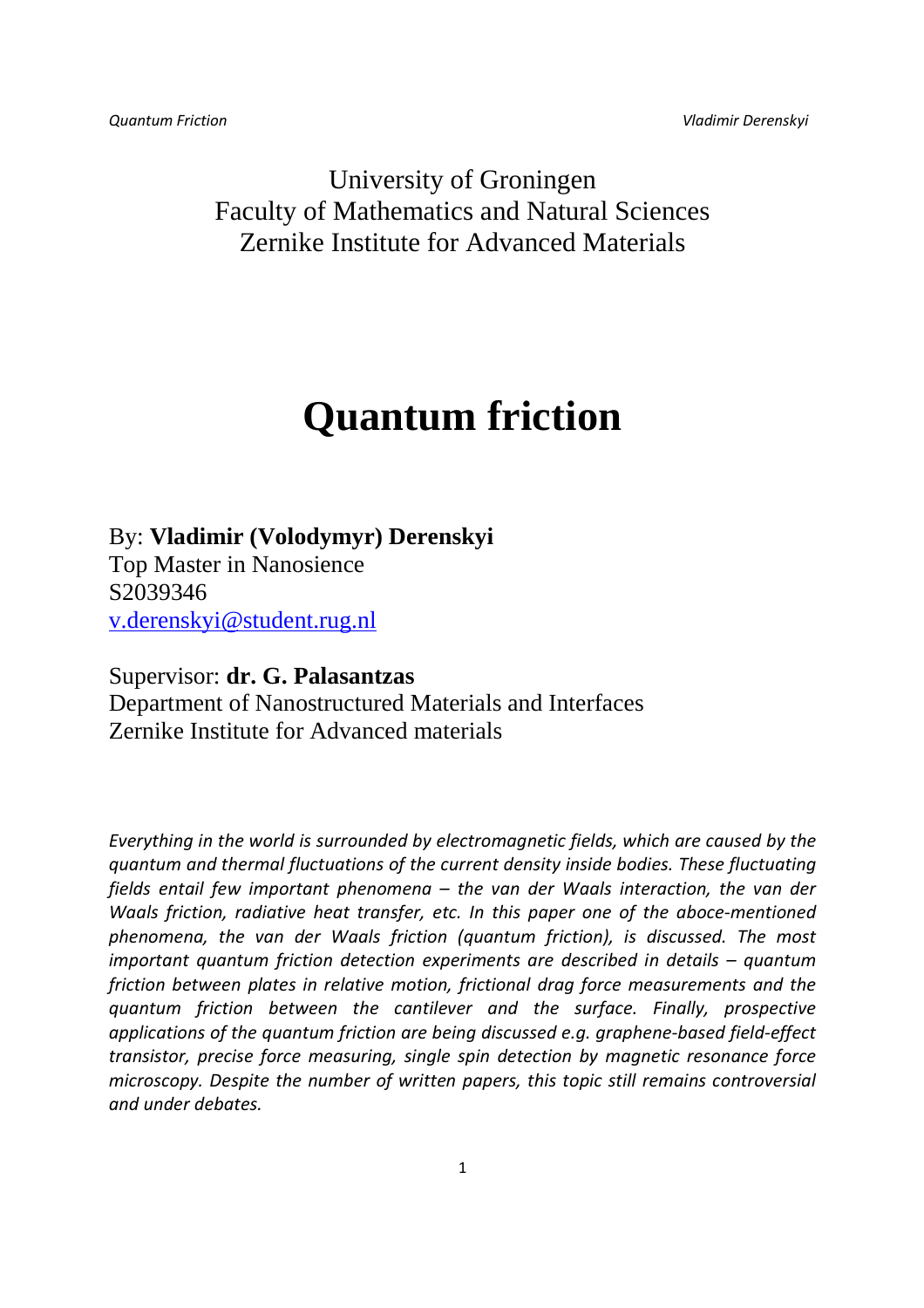# **Contents**

- 1. Introduction
- 2. The origin of the quantum friction
- 3. Quantum friction experiments
	- 3.1 Quantum friction between two surfaces in relative motion
	- 3.2 The frictional drag force between 2D electron systems
	- 3.3 Quantum friction between the cantilever and the surface
	- 3.4 Quantum friction between graphene sheets
- 4. Conclusion and Discussion
- 5. Acknowledgement
- 6. References

# **1. Introduction**

Most of the forces in nature – electric, magnetic, gravity – do not require bodybody contact. Unlike those mentioned above, as is generally known, the friction force acts only between the bodies in physical contact. However, another type of friction had been recently discovered. The aforementioned one is noncontact friction, and it arises between the objects that are in close proximity, but not in contact. The problem of noncontact friction plays important role in modern science especially in ultrasensitive force detection experiments, atomic force microscopy, and detection of single spin by magnetic resonance force microscopy. Van der Waals and Casimir forces measurements may also be limited by noncontact friction. To answer to the question "How to suppress the quantum friction?" will be possible only once the friction's origin is established. Over the last decade, many attempts to explain this phenomenon theoretically and experimentally have been done, but the theory that gives all the answers still does not exist.

# **2. The origin of the quantum friction**

The origin of the van der Waals friction (quantum friction) is closely related to the van der Waals interaction. Let us consider a smooth surface with a neutral atom in close proximity. Despite the fact that a neutral atom has a zero mean electric dipole moment, is has also a nonzero electric dipole moment caused by the fluctuating current density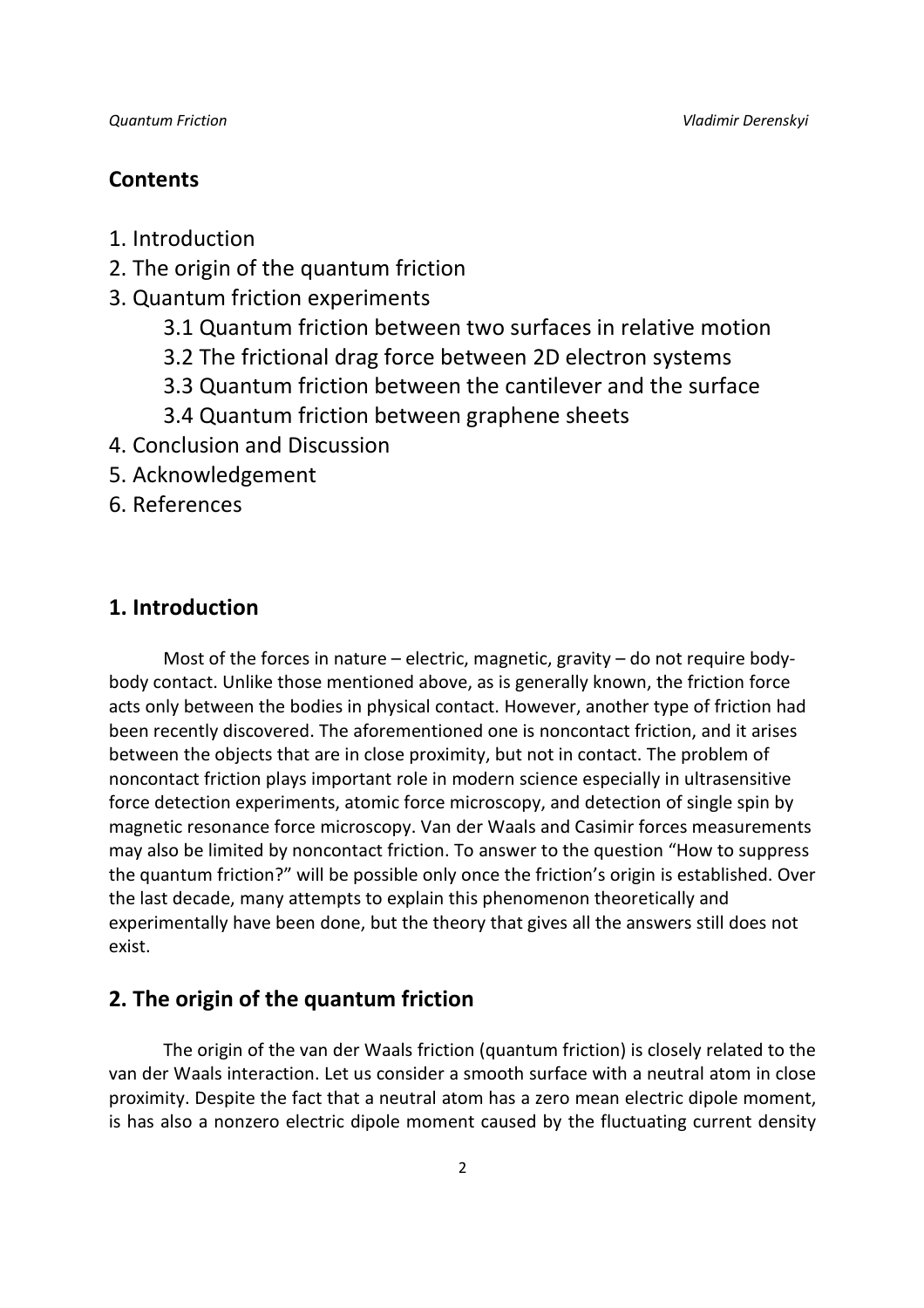due to quantum and thermal fluctuations [21]. The short-lived electric dipole moment of an atom can induce another dipole moment on a surface or in an atom some distance away. The interaction between two dipole moments results in attraction or repulsion, and is called conservative van der Waals interaction. Any two electrically neutral extended bodies interact with each other in the same way. There are two different regimes that must be distinguished:

- Separation between bodies  $d$  is small compared to the wavelength  $\lambda {\sim}{\,}^{\mathcal{C}}\!/\omega_{0}^{\,}$ ,  $c$ - the speed of the light,  $\omega_0$  - a characteristic frequency of the charge fluctuation; in this regime the interactions are determined by the fluctuations in an instantaneous Coulomb field. Retardation effects are negligible.
- If  $d > \lambda$  retardation effects must be taken into account.

The interaction between moving bodies is called "dissipative van der Waals interaction". Let us suppose that we have two smooth parallel surfaces in proximity but not in contact. They must be separated by a wide band gap to prevent particles from tunneling across it. The surfaces are defined by their electromagnetic reflection coefficients only. If the surfaces are in relative motion the induced charge will lag slightly behind the fluctuating charge inducing it. This is the origin of the van der Waals friction. It is important that the friction arises in the absence of any roughness. Let us take a closer look at the origin of this friction. If the first body emits electromagnetic waves parallel and antiparallel to the moving direction, then in the rest reference frame of the second body these waves are opposite Dopler-shifted. Due to the frequency



*Fig.1. The electromagnetic waves emitted in opposite directions will experience an opposite Doppler shift and therefore will reflect differently.* 

dispersion of the reflection amplitude electromagnetic waves will reflect differently from the surface of the body. The same statement is true for waves emitted by the second body. The surface will emit radiation field due to thermal fluctuation of the current density, but even at low temperature the surface will be surrounded by radiation field created by zero-point quantum fluctuations.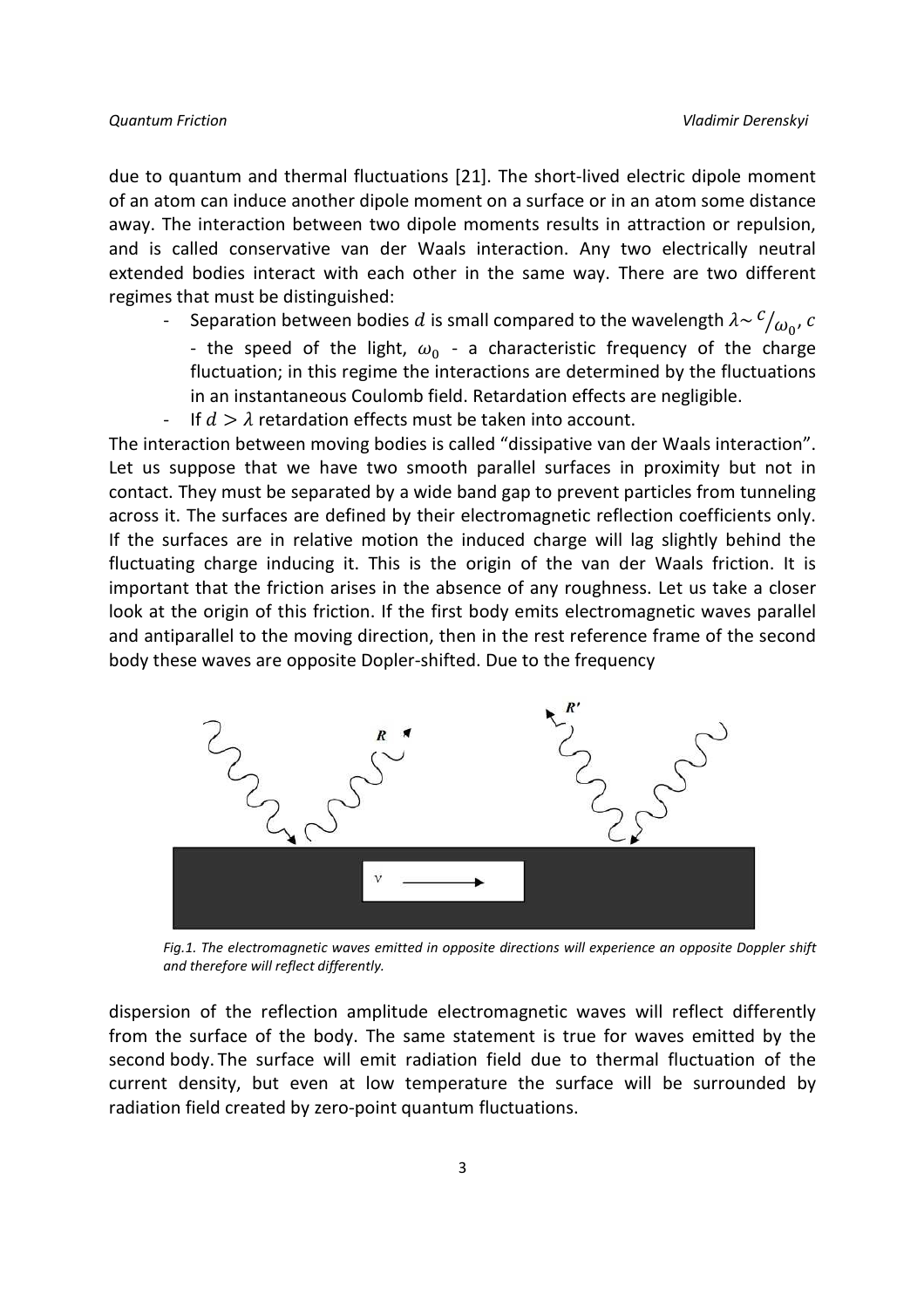Let us now attempt to describe van der Waals friction with the mechanism of the photon exchange. The forces mediated by photon can be long ranged, since there is no force preventing photon's to leave a surface. That is why a photon is the main candidate to describe quantum friction. Quantum friction originates from two types of different processes:

- The photons are created in both bodies with opposite momentum, and their
	- frequencies obey an equation  $vq=\omega_1+\omega_2$  ,  $q$  the momentum transfer
- The photon is created on one body and annihilated in another body.

The theory of van der Waals friction is controversial, that is why many theories have been created and many different experiments have been carried out, but the obtained results are in sharp contradiction with each other. For example, Volokitin and Persson [16] and Pendry [17] theoretically proved that difference between the Dopler shift of two modes can lead to a frictional force, if the reflectivities of the surfaces depend on frequency. Pendry defends his work, maintaining that he derived this result using different lines of argument. In addition, the quantum-frictional effects have been observed experimentally. However, T. Philbin and U. Leonhardt showed using Lifshitz's theory, that there is no lateral force, that is why no quantum friction between plates moving parallel. To prove their theory Philbin describe experiment that would seem to allow the extraction of unlimited energy from the quantum vacuum [17] if the lateral force exists.

#### **3. Quantum friction experiments**

While the conservative Van der Waals interaction [20] has long history and now it can be considered well-studied, the field of van der Waals friction is still controversial. Therefore many attempts to measure quantum friction were made. Among them are:

- Quantum friction measurement between two smooth parallel surfaces in relative motion;
- The measurements of the frictional drag force induced by Coulomb interaction between two 2D electron systems;
- Quantum friction measurement between the cantilever and the surface;
- Quantum friction measurement between two graphene sheets and between graphene and amorphous  $SiO<sub>2</sub>$  substrate.

These experiments are explained in more detail in the next chapters.

#### **3.1. Quantum friction between two surfaces in relative motion**

A straightforward calculation of the van der Waals friction based on the general theory of the fluctuating field developed by Rytov [10] and applied by Lifshitz [11] was carried out by Volokitin and Persson [14-16,18]. In their study, two semi-infinite solids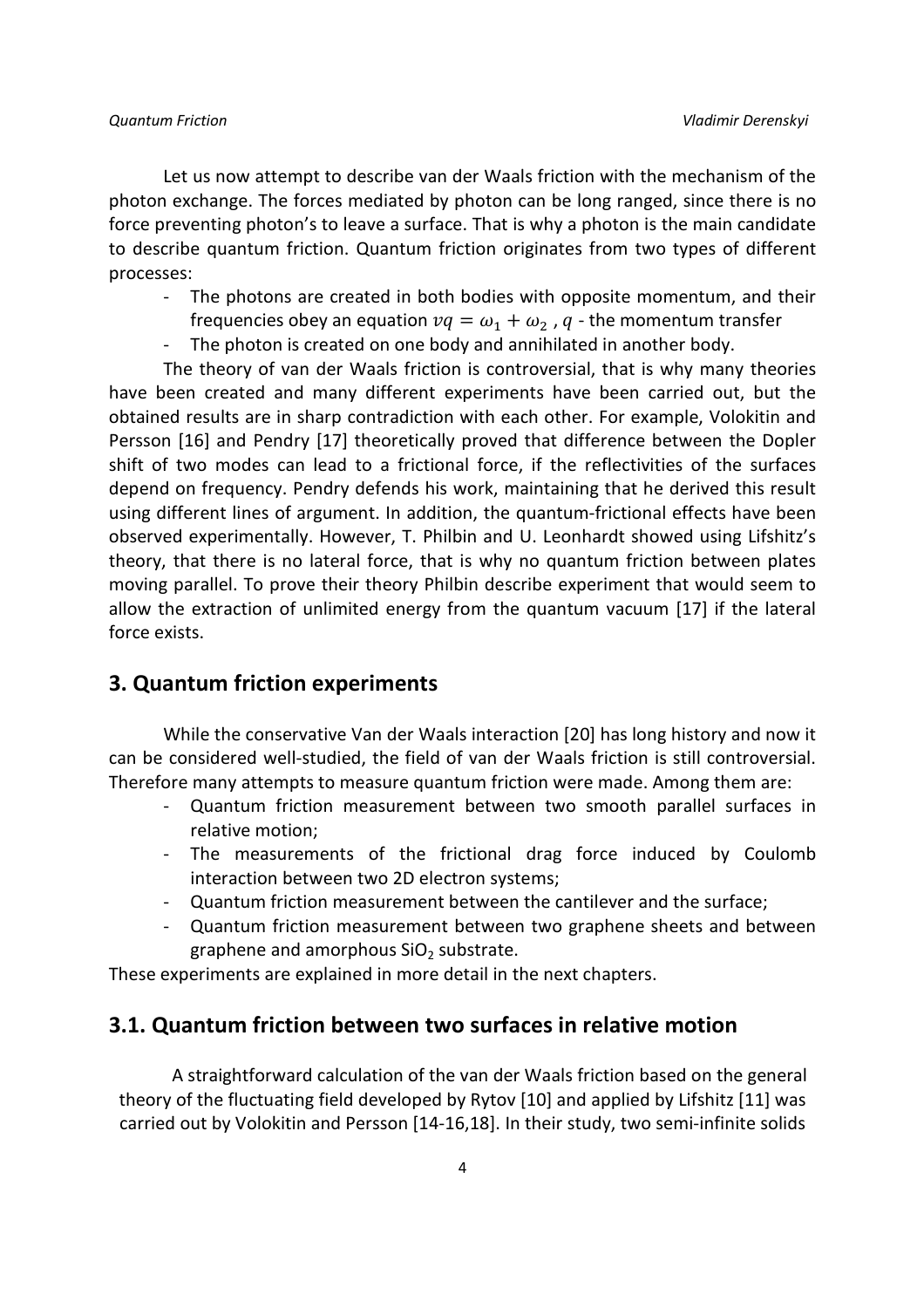having smooth parallel surfaces separated by a distance  $d$  and moving with velocity



*Fig.2. Two semi-infinite plates separated by distance d and moving with velocity v relative to each other* 

V relative to each other were observed. The two coordinate systems  $K$  and  $K'$ associated with the first and the second solids. The interaction between the bodies was mediated by the fluctuating electromagnetic field. The fluctuating field between bodies was calculated by introduction a 'random' field into the Maxwell equations and substituting the boundary conditions on the surface of bodies. The relationship between the calculated fields was then determined by Lorentz transformation. The frictional stress that acts on the surface of the body can be calculated from the  $xz$  - component of the Maxwell stress tensor $\sigma_{ij}$ :

$$
\sigma = \frac{1}{8\pi} \int_{-\infty}^{\infty} d\omega \left[ \langle E_z E_x^* \rangle + \langle E_x E_z^* \rangle + \langle B_z B_x^* \rangle + \langle B_x B_z^* \rangle \right]_{z=0}
$$

By substituting expressions for electric and magnetic field, changing the integration over  $ω$  between the limits  $-\infty$  and  $\infty$  to integration only over positive valuesω, and neglecting the terms of order  $({}^{\mathcal{V}}\!/\!_{\mathcal{C}})^2$  the following results were obtained:

$$
\sigma = \frac{\hbar}{8\pi^3} \int_0^{\infty} d\omega \int d^2qq_x \left\{ \frac{\left(1 - |R_{1p}|^2\right)\left(1 - |R_{2p}|^2\right)}{|1 - e^{2ipd}R_{1p}R_{2p}|^2} \left(n(\omega - q_x V) - n(\omega)\right) + \left[R_p \to R_s\right]\right\}_{q < \frac{\omega}{c}} + \frac{\hbar}{2\pi^3} \int_0^{\infty} d\omega \int d^2qq_x e^{-2|p|d} \times \left\{ \frac{Im R_{1p} Im R_{2p}^{-}}{|1 - e^{-2|p|d}R_{1p}R_{2p}|^2} \left(n(\omega - qV) - n(\omega)\right) + \left[R_p \to R_s\right]\right\}_{q > \omega/c}
$$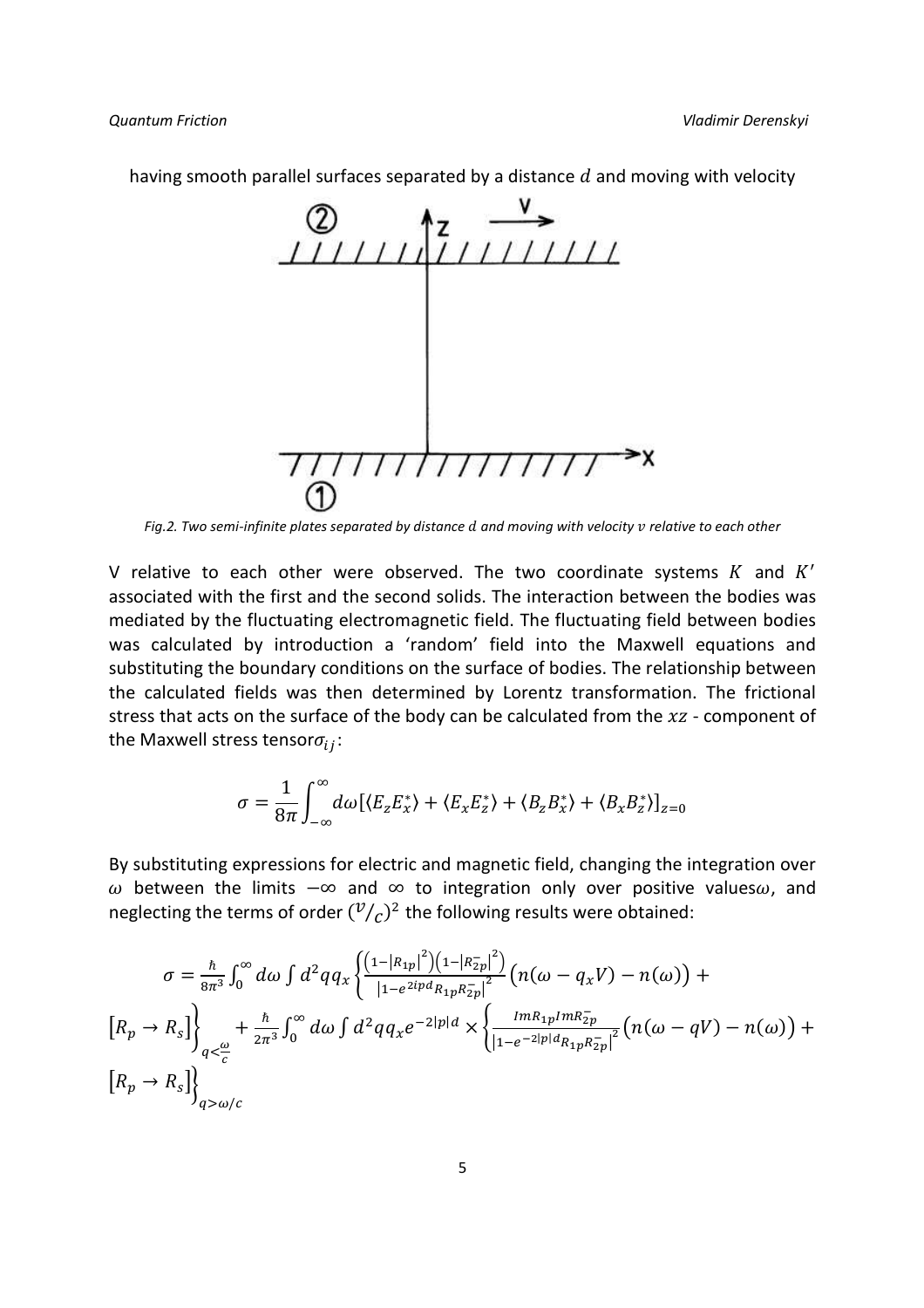This formula is general and can be easily transformed, e.g. for different distances  $d$ , temperature  $T$ , sliding velocities  $v$  etc.

#### **3.2. The frictional drag force between 2D electron systems**

Suppose we have electron 2-dimensional systems next to each other. A voltage is applied to the first system, while the second system remains open-circuit. Since no current can flow in the second system, an electric field arises that opposes the frictional drag force from the first system. The frictional drag force between two isolated 2 dimensional electron systems separated by a barrier can be considered as the dissipative Van der Waals friction. The origins of the drag force are Coulomb interaction and an exchange of phonons between the layers. By using a described system it is easy to observe the dependence of the frictional drag force on the separation  $d$ , electron density  $n$  and temperature  $T$ . The idea of such a system was first proposed by Shevchenko [1] and Lozovik and Yudson [2] and few years later Coulomb drag between separated 2D electron gases was discussed by Pogrebinskii [3] and Price [4] and other [19].



*Fig.3. a) electronic frictional shear stress*  $\sigma$  *is produced by relative motion of two metallic plates b) If a voltage*  $U_2$  *is applied to the first metallic plate, the frictional stress will generate a voltage*  $U_1$  *in the second plate.* 

The frictional stress  $\sigma = \gamma v$  that acts on the electrons in the first metallic plate due to the current density  $J = new$  in the second plate must be calculated. Since current is not allowed to flow in the plate 1, an electric field  $E_1$  arises and cancels the frictional stress  $\sigma$ :

$$
\gamma = \frac{n_1 e E_1}{\nu} = \frac{n_1 n_2 e^2 E_1}{\nu} = n_1 n_2 e^2 \rho_{12}
$$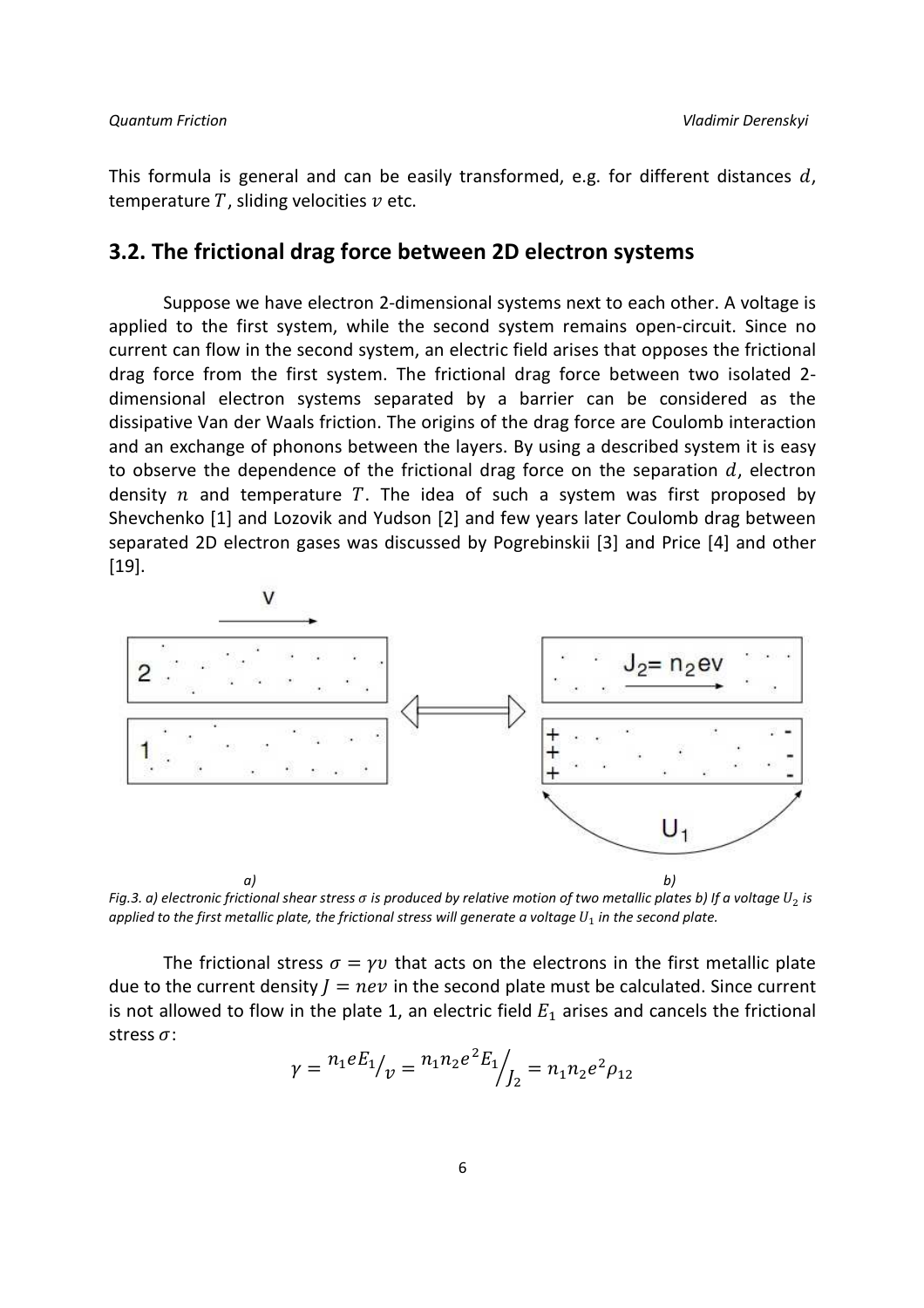$n$  - carriers concentration per unit area,  $\rho_{12} = {}^{E_1}$  $\sqrt{J_2}$  – transresistivity, the ratio of the

induced electric field in the first plate to the current density in the second plate. Calculations carried out by Volokitin and Persson [5] showed, that under applied voltage  $U_2 \approx 1$  V, induced voltage in the second plate will be of the order  $10^{-8}V$ , therefore easily detectable by modern electronic instruments.

### **3.3. Quantum friction between the cantilever and the surface**

 In order to improve the basic understanding of noncontact friction between closely spaced gold surfaces, number of experiments were carried out by Gostmann et al.[6], Mamin et al.[7], Hoffmann et al.[8] and other[12][13]. A flat Au(111) surface and a ultrasensitive gold-coated cantilever have been used for noncontact friction measurement. Contributions of different forces can be separated from the total measured force interaction by considering their characteristic distance dependence. An experimental setup consists of metallic tip-sample system and detection system, under ultrahigh vacuum.



*Fig.4. AFM experimental setup* 

When the tip is brought into proximity of a sample, forces between the tip and the sample lead to a deflection of the cantilever. The deflection is measured using a laser spot reflected from the cantilever into an array of photodiodes. This technique allows the determination of the distance dependent damping coefficient. Conservative and dissipative interactions can be analyzed in terms of their distance dependence. The theory for the conservative forces is well studied at the moment, however the origin of the long range damping forces in unclear yet. The tunneling of electrons can be excluded from the consideration because of the long range character of the interaction. Clearly, what is happening here is that Van der Waals damping (or quantum friction) is responsible for long range energy dissipation.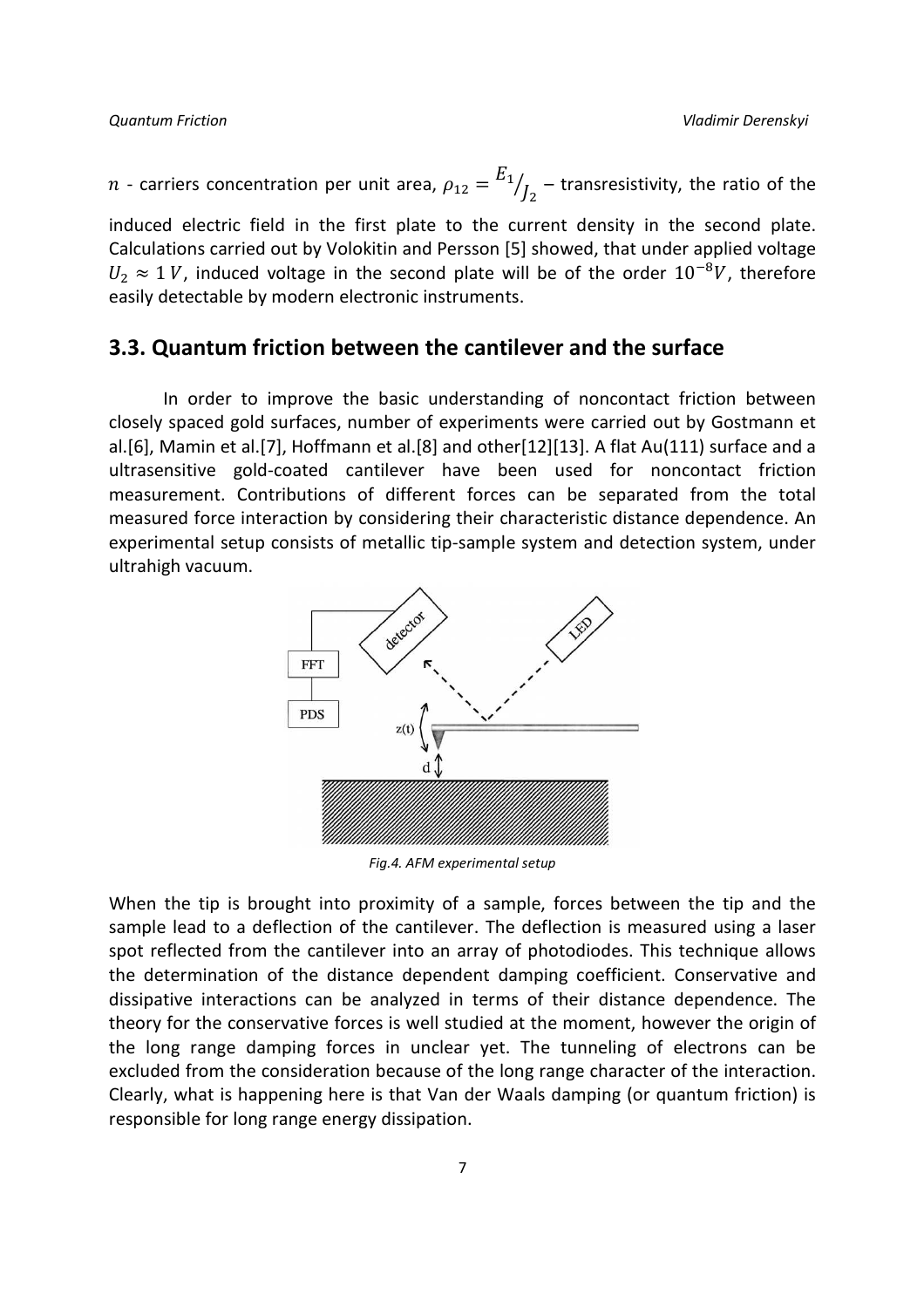#### **3.4. Quantum friction between graphene sheets.**

Graphene – an allotrope of carbon, whose structure is one-atom-thick sheets of carbon atoms that are densely packed in a crystal lattice. Graphene is surrounded by a fluctuating electromagnetic field due to the thermal and quantum fluctuations of the current density. The electromagnetic field exists also outside of the body, in the form of evanescent and non-evanescent waves. Frictional drag experiments, similar to 2Delectron systems, can be performed between graphene sheets. Experiments must be performed in vacuum, to exclude contribution from the phonon exchange. At low velocities the induced electric field depends linearly on the velocity:  $E = \mu^{-1} \nu$ ,  $\mu$  – carrier mobility in a weak electric field.



*Fig.5. Frictional drag between two graphene sheets. (a) Dependence of friction coefficient per unit charge, on the separation between graphene sheets. (b),(c) Dependence of the electric field induced in graphene on drift velocity of charge carriers in another graphene sheets at the layer separation*  $d = 1$  *nm and*  $d = 10$  *nm.* 

As it was shown in [9,23], voltage  $V = 10$  nV will be induced for graphene sheet of length 1  $\mu$ m, and with  $\nu = 100$  nV.

 Another way to detect quantum friction is measuring I-V curves of the graphenebased field-effect transistor. Electrons in graphene are influenced by the external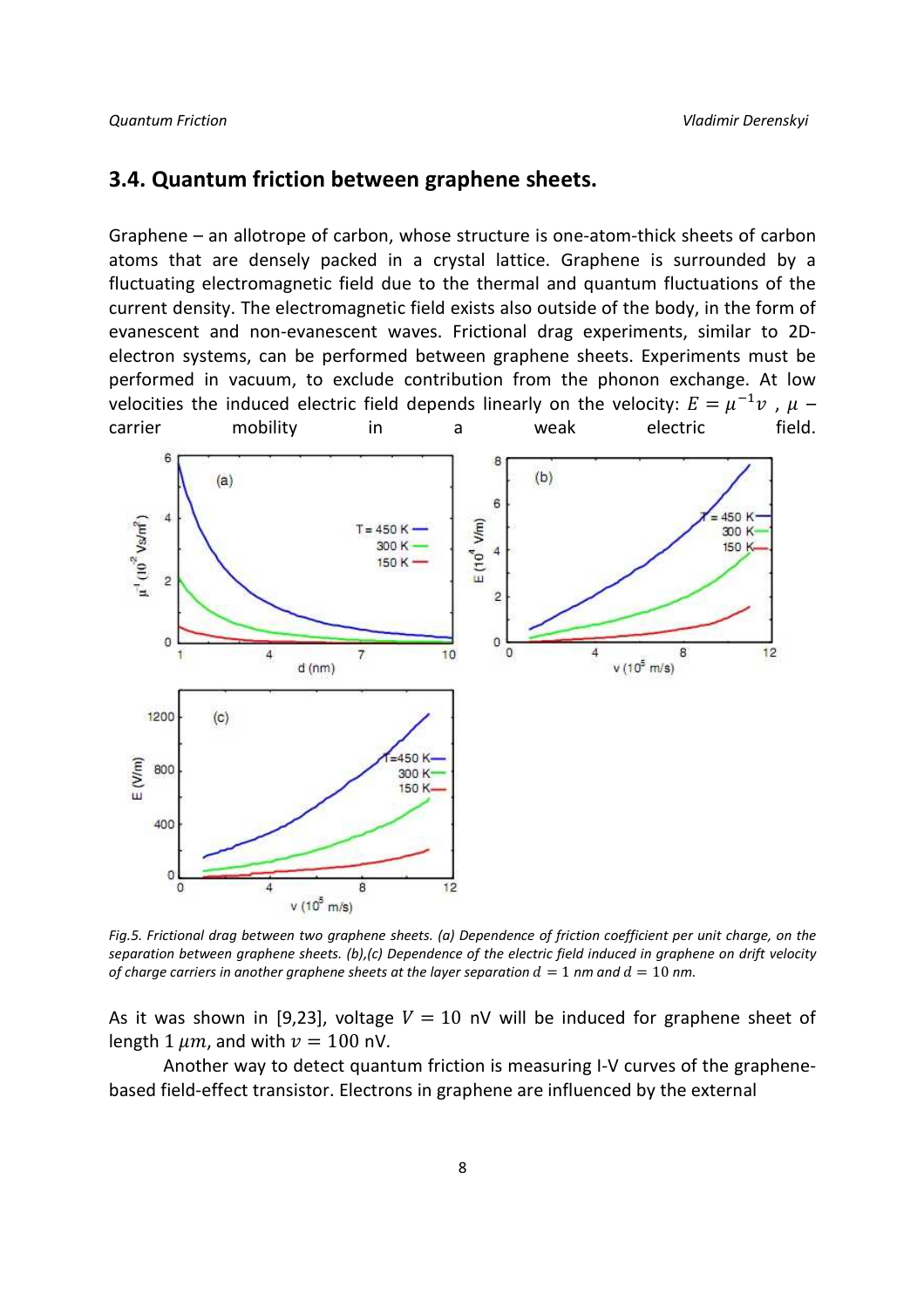

*Fig.6. Graphene-based field-effect transistor.* 

friction forces, that is caused by interaction with  $SiO<sub>2</sub>$  phonons. The friction force acting on the charge carriers in graphene for high electric field is mostly determined by the interaction with the optical phonons of the graphene and with the optical phonons of the substrate. The frequency of optical phonons in  $SiO<sub>2</sub>$  is 4 times lower than for the optical phonons in graphene. Therefore the high-field friction force will be determined by excitations of optical phonons in  $SiO<sub>2</sub>$ . Thus, measuring I-V curves of a graphenebased field-effect transistor makes it possible to detect quantum friction.

#### **4. Conclusion and discussion**

 Quantum friction, as superconductivity and superfluidity, is a macroscopic phenomenon, the nature of which is determined by the quantum laws. Quantum friction is very important in modern applied researches. For example, the characteristics of f graphene-based field-effect transistor, that is available at the moment, may be largely determined by the quantum friction. According to the strategic concepts of nanotechnology, the graphene-based field-efect transistor should replace the silicone one during the next 10 years and will lead to further progress in nanoelectronics. Many other micro- and nanoelectromechanical systems may also depend on the quantum friction. In addition, quantum friction determines the limit for reducing the friction force, and therefore – reducing fluctuations. According to Einstein's relation, friction and fluctuations are related to each other. The same force that leads to chaotic motion of a Brownian particle is responsible for the friction when the particle moves in a medium. On the other hand, the fluctuations affect the accuracy of the force measurement. For example, single spin detection by magnetic resonance force microscopy would require reducing the fluctuating forces to an unprecedented level. Besides measuring the Casimir – Lifshitz forces could also be limited by the effects of